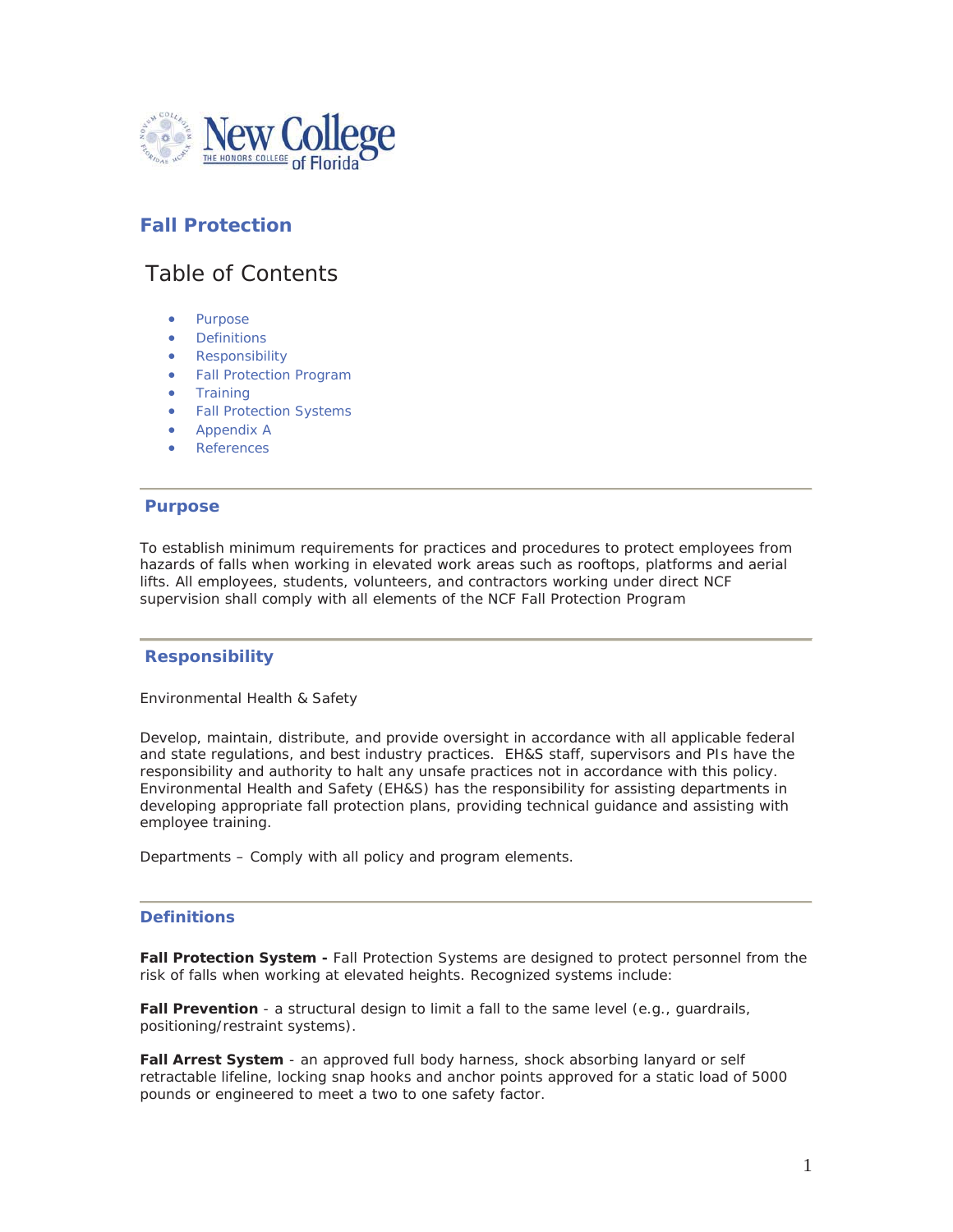**Aerial Lift -** Vehicle mounted elevating work platform (e.g. Boom Lifts, Articulating Telescoping Boom Lifts).

**Competent Person -** A person who is capable of identifying existing and predictable hazards in the surroundings or working conditions which are hazardous to personnel and who has authorization to quickly correct the situation.

**Qualified Person -** A person with a recognized degree or professional certificate, (e.g. civil or mechanical engineering profession or Certified Safety Professional) and extensive knowledge and experience in this area, capable of doing design, analysis, evaluation and specifications.

**Certification -** ANSI (American National Standards Institute) defines certification as documentation that determines criteria meets the requirements of the standard through testing or proven analytical method (e.g. engineering calculations) or both, carried out under the supervision of a Qualified Person..

## **Fall Protection Program**

 Each year over 100,000 injuries and deaths are attributable to work-related falls. The Bureau of Labor Statistics show falls as one of the leading causes of occupational death. An OSHA study involving 99 fall-related fatalities suggests that all of the deaths could have been prevented by the use of fall protection. Fall protection can be in the form of guardrails, personal fall arrest systems, or under specific conditions, warning line systems.

All work performed in elevated areas such as aerial lifts, roofs, elevated platforms, on top of industrial equipment, building ledges, etc. shall be in accordance with this policy and the referenced fall protection program.

An employee must be protected from falling when working on a surface that has an unprotected side or edge, which is 6 feet or more above an adjacent lower level, or when working from bucket trucks or other personnel lifts with articulating booms.

In each of these cases, the fall hazards must be evaluated to determine the preferable method to protect the employee.

#### **Responsibilities**

Supervisors have the primary responsibility for the implementation of the Fall Protection Program in their work area. The supervisor should be a competent person, as defined by OSHA, or ensure that responsibility for the competent person is assigned to a qualified individual within the work group. OSHA defines a competent person as:

- 1) A person who is capable of identifying existing and predictable hazards in the surroundings or identifying working conditions which are hazardous or dangerous to employees and;
- 2) Who has authorization to take prompt corrective measures to eliminate them.

Supervisors must assure that only trained individuals are assigned work that requires use of fall protection systems (other than guardrails).

Employees have the primary responsibility for proper care, use and inspection of their assigned fall protection equipment.

Departments have the primary responsibility for providing fall protection systems and appropriate training.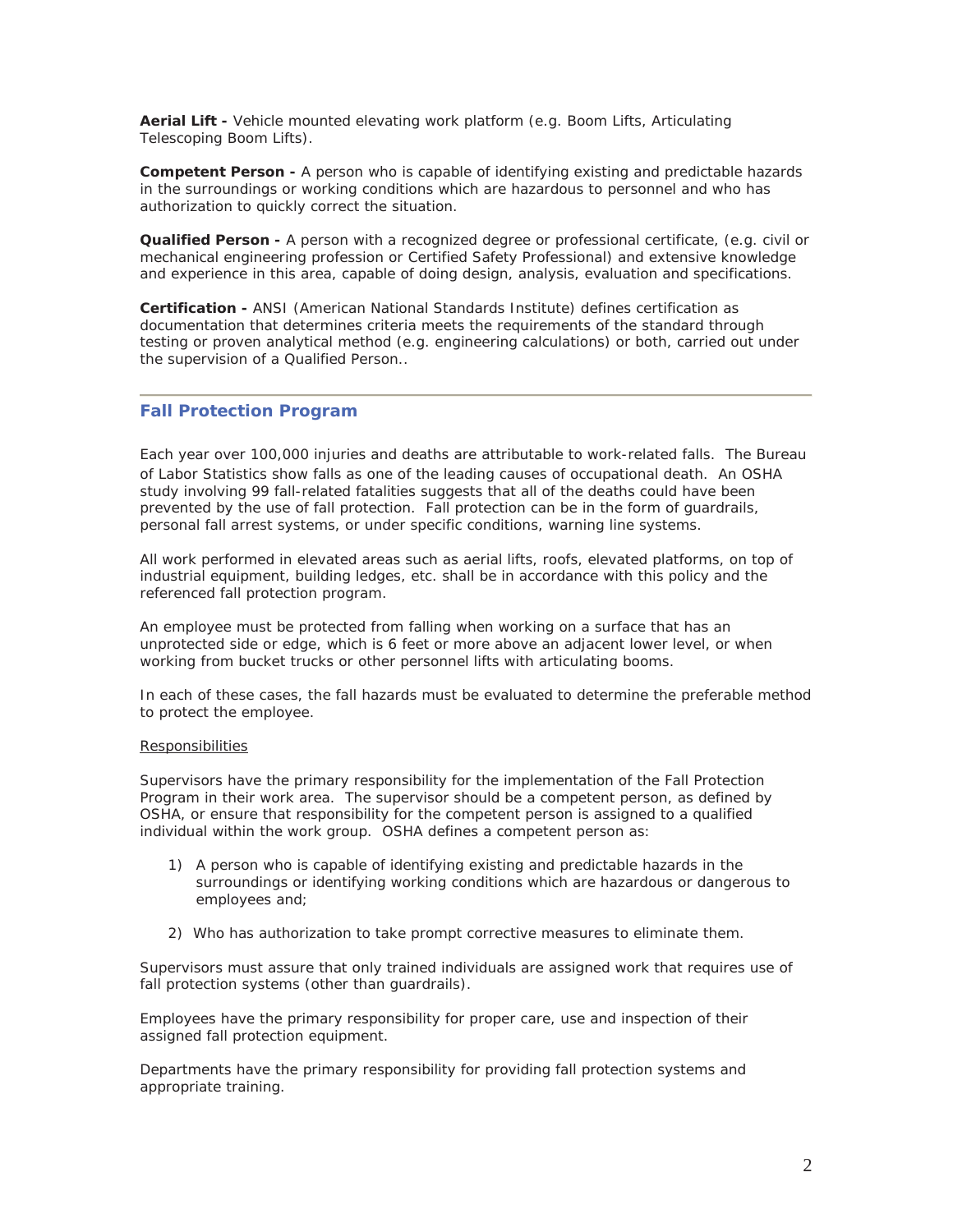Environmental Health and Safety (EH&S) has the responsibility for assisting departments in developing appropriate fall protection plans, providing technical guidance and assisting with employee training.

# **Training**

Each employee who may be exposed to fall hazards will be trained to recognize the hazards and the procedures to follow to minimize the hazards. A competent person will provide the training.

The competent person must train employees in the following areas:

- fall hazards in the work area
- correct procedures for erecting, maintaining, disassembling and inspecting the fall protection systems used
- use and operation of the fall protection systems used
- $\bullet$  role of employees in fall protection plans
- what rescue procedures to follow in case of a fall
- overview of the OSHA fall protection standards

A training record will be maintained for each employee. The record will contain the name of the employee trained, date of training and the signature of the person who conducted the training. Retraining should be done if there is a change in the fall protection system being used or if an employee's actions demonstrate that the employee has not retained the understanding or skills important to fall protection.

## **Fall Protection Systems**

One of the following systems should be in place whenever an employee is exposed to a fall of greater than six feet.

## Guardrail systems

Guardrails are needed at the edge of work areas 6 feet or more in height to protect employees from falling. This includes the edge of excavations greater than six feet in depth. Guardrail systems need to meet the following criteria:

- Toprail is 42 inches,  $+/-$  3 inches above the walking/working level
- Midrail is located midway between the top rail and the walking/working level
	- o It is important to remember that the working level is that level where the work is being done. Someone working on a stepladder next to an edge may raise his/her working surface well above the walking surface.
- Both top and midrails should be constructed of materials at least one-quarter inch in thickness or diameter. If wire rope is used for toprails, it needs to be flagged with a high-visibility material at least every 6 feet and can have no more than 3" of deflection
- The toprail needs to withstand a force of 200 pounds when applied in any downward or outward direction.
- The midrail needs to withstand a force of 150 pounds applied in any downward or outward direction
- The system should be smooth to prevent punctures, lacerations or snagging of clothing
- The ends of the top rail should not overhang the terminal posts, except when such overhang does not present a projection hazard
- When a hoisting area is needed, a chain, gate or removable guardrail section must be placed across the access opening when hoisting operations are not taking place.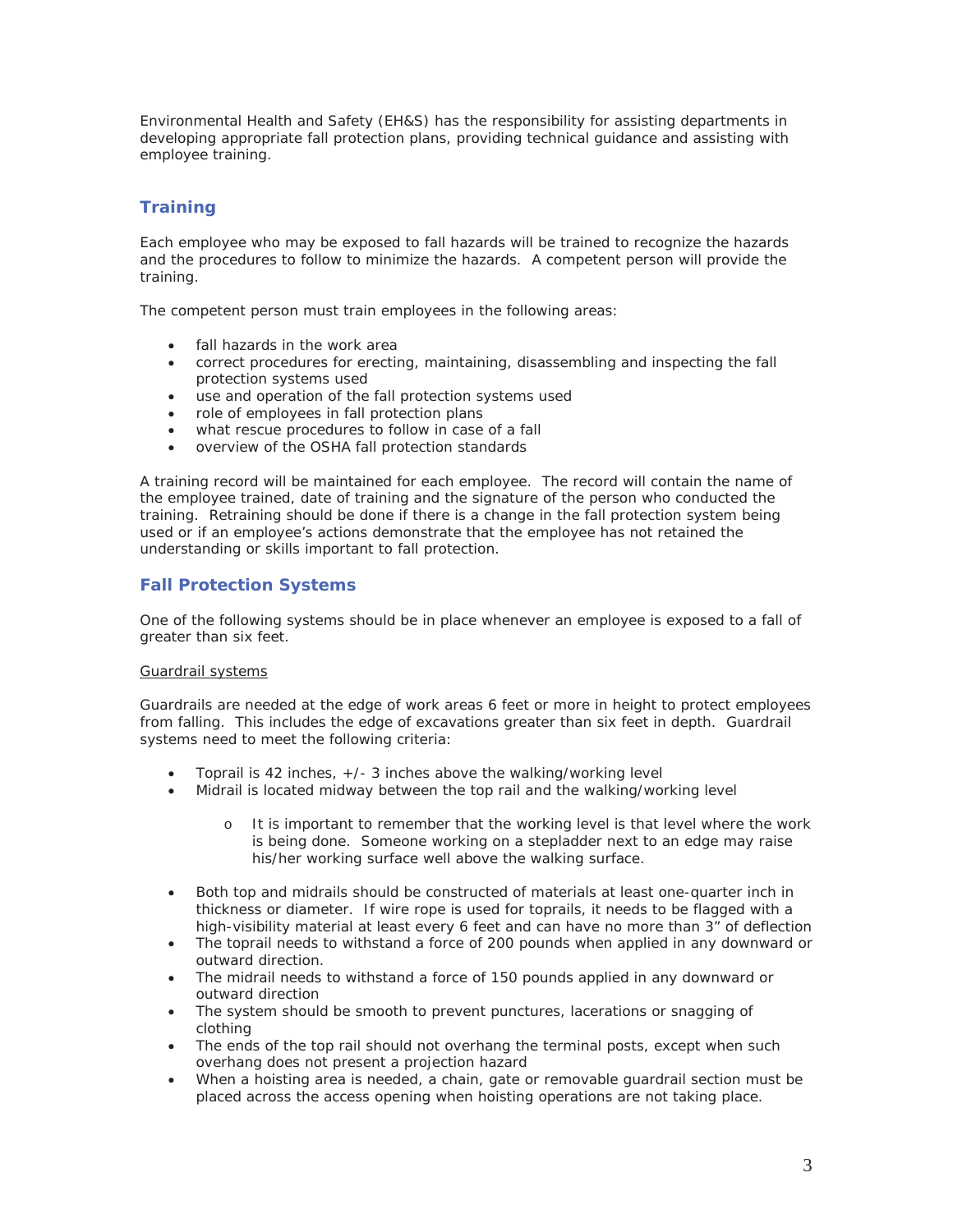## **Personal Fall Arrest Systems**

Personnel requiring the use of personal fall protection equipment shall employ the "Buddy System" or have an observer to render assistance when and if required.

There are three main components to the personal fall arrest system. This includes the personal protective equipment the employee wears, the connecting devices and the anchorage point. Prior to tying off to perform the work a means of rescue in the event of a fall must be immediately available. The system needs to meet the following criteria for each component:

#### **Personal Protective Equipment**

**Full body harnesses are required.** The use of body belts is prohibited.

The attachment point of the body harness is the center D-ring on the back. Employees must **always** tie off at or above the D ring of the harness except when using lanyards 3 feet or less in length. Harnesses or lanyards that have been subjected to an impact load shall be destroyed. Load testing shall not be performed on fall protection equipment.

## **Connecting devices**

- This device can be a rope or web lanyard, rope grab or retractable lifeline.
- Only locking snaphooks may be used.
- Horizontal lifelines will be designed by a qualified person and installed in accordance with the design requirements.
- Lanyards and vertical lifelines need a minimum breaking strength of 5,000 pounds.
- Lanyards may not be clipped back to itself (e.g. around an anchor point) unless specifically designed to do so.
- If vertical lifelines are used, each employee will be attached to a separate lifeline.
- Lifelines need to be protected against being cut or abraded

## **Anchorage**

Secure anchor points are the most critical component when employees must use fall arrest equipment. NCF buildings may have existing structures (e.g., steel beams that may meet the criteria for a secure anchor point). Other work locations and assignments may require the installation of a temporary or permanent anchor. As a minimum, the following criteria must be considered for each type of anchor point:

- Structure must be sound and capable of withstanding a 5000 lb. static load/person attached.
- Structure/anchor must be easily accessible to avoid fall hazards during hook up.
- Direct tying off around sharp edged structures can reduce breaking strength by 70% therefore; chafing pads or abrasion resistant straps must be used around sharp edged structures to prevent cutting action against safety lanyards or lifelines.
- Structures used as anchor points must be at the worker's shoulder level or higher to limit free fall to 6 feet or less and prevent contact with any lower level (exception – when self retracting lifelines and or 3 foot lanyards are used)
- Choose structures for anchor points that will prevent swing fall hazards. Potentially dangerous "pendulum" like swing falls can result when a worker moves horizontally away from a fixed anchor point and falls. The arc of the swing produces as much energy as a vertical free fall and the hazard of swinging into an obstruction becomes a major factor. Raising the height of the anchor point can reduce the angle of the arc and the force of the swing. Horizontal lifelines can help maintain the attachment point overhead and limit the fall vertically. A qualified person must design a horizontal lifeline.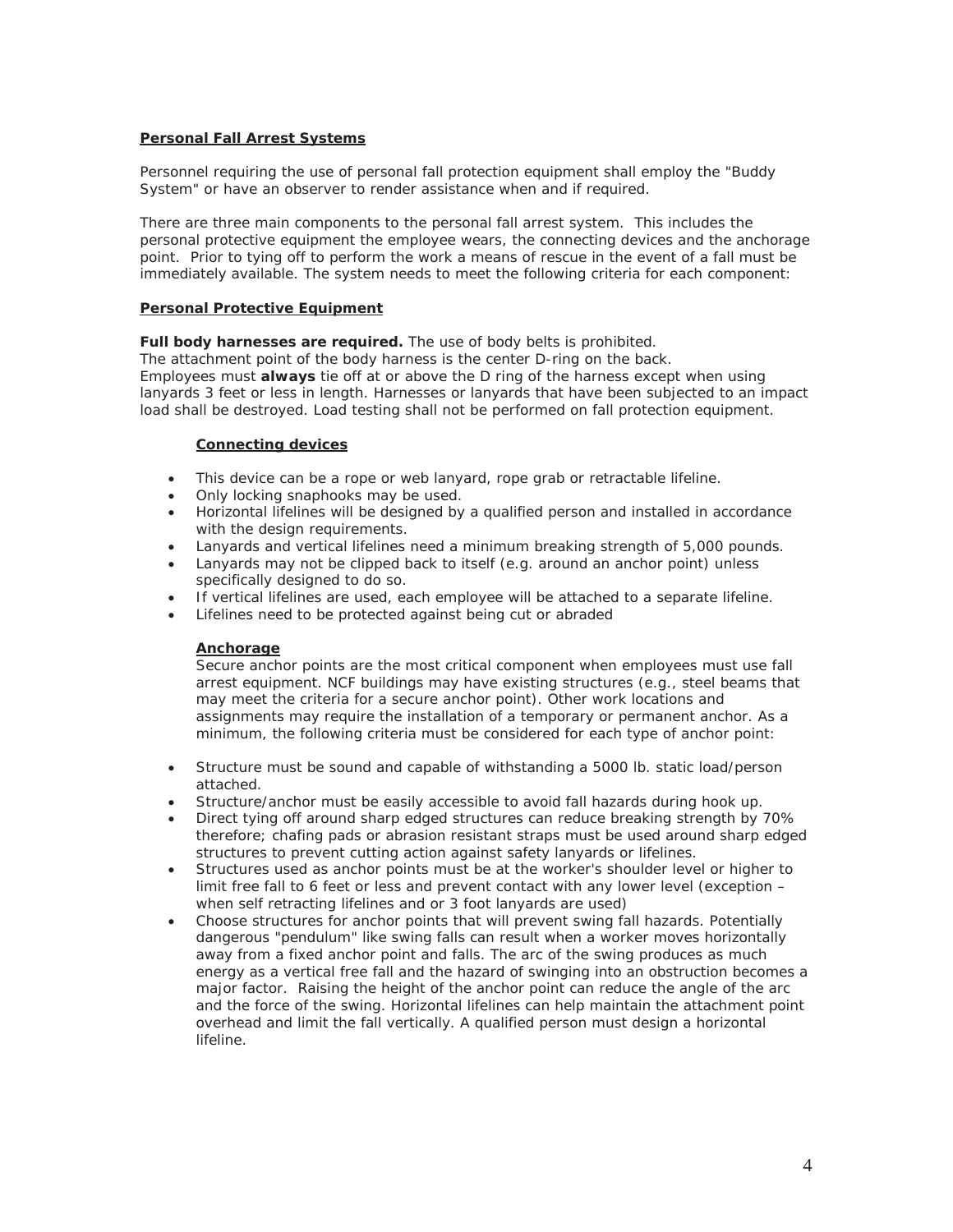## **Permanent Anchor Requirements**

In addition to all the criteria listed above, the following points must be considered:

- **Environmental factors and dissimilarity of materials can degrade exposed anchors.**
- Compatibility of permanent anchors with employee's fall arrest equipment.
- Inclusion of permanent anchors into a Preventive Maintenance Program with scheduled annual re-certification.
- Visibly label permanent anchors.
- x Anchors must be immediately removed from service and re-certified if subjected to fall arrest forces.

## **Reusable Temporary Anchors:**

Reusable temporary roof anchors must be installed and used following the manufacturer's installation guidelines.

- Roof anchors must be compatible with employee's fall arrest equipment.
- Roof anchors must be removed from service at the completion of the job and inspected prior to reuse following the manufacturer's inspection guidelines.
- Roof anchors must be immediately removed from service and disposed of if subjected to fall arrest forces.

#### **Complete system**

If a fall occurs, the employee should not be able to free fall more than 6 feet nor contact a lower level.

- To ensure this, add the height of the worker, the lanyard length and an elongation length of 3.5 feet. Using this formula, a six-foot worker with a six-foot lanyard would require a tie-off point at least 15.5 feet above the next lower level.
- A personal fall arrest system that was subjected to an impact needs to be removed from service immediately.
- Personal fall arrest systems need to be inspected prior to each use and damaged or deteriorated components removed from service.
- Personal fall arrest systems should not be attached to quardrails or hoists.

#### **Work from Aerial Lifts and Self Powered Work Platforms**

Body harnesses must be worn with a shock-absorbing lanyard (preferably not to exceed 3 feet in length) and must be worn when working from an elevated work platform (exception: scissor lifts and telescoping lifts that can move only vertically do not require the use of a harness and lanyard as long as the work platform is protected by a guardrail system). The point of attachment must be the lift's boom or work platform. Personnel cannot attach lanyards to adjacent poles, structures or equipment while they are working from the aerial lift. Personnel cannot move an aerial lift while the boom is in an elevated working position and the operator is inside of the lift platform.

## **Inspection**

The employee will inspect the entire personal fall arrest system prior to every use. The competent person will inspect the entire system in use at the initial installation and weekly thereafter. The visual inspection of a personal fall arrest system periodically will follow the manufacturer's recommendations. An example of a complete inspection is in Appendix A.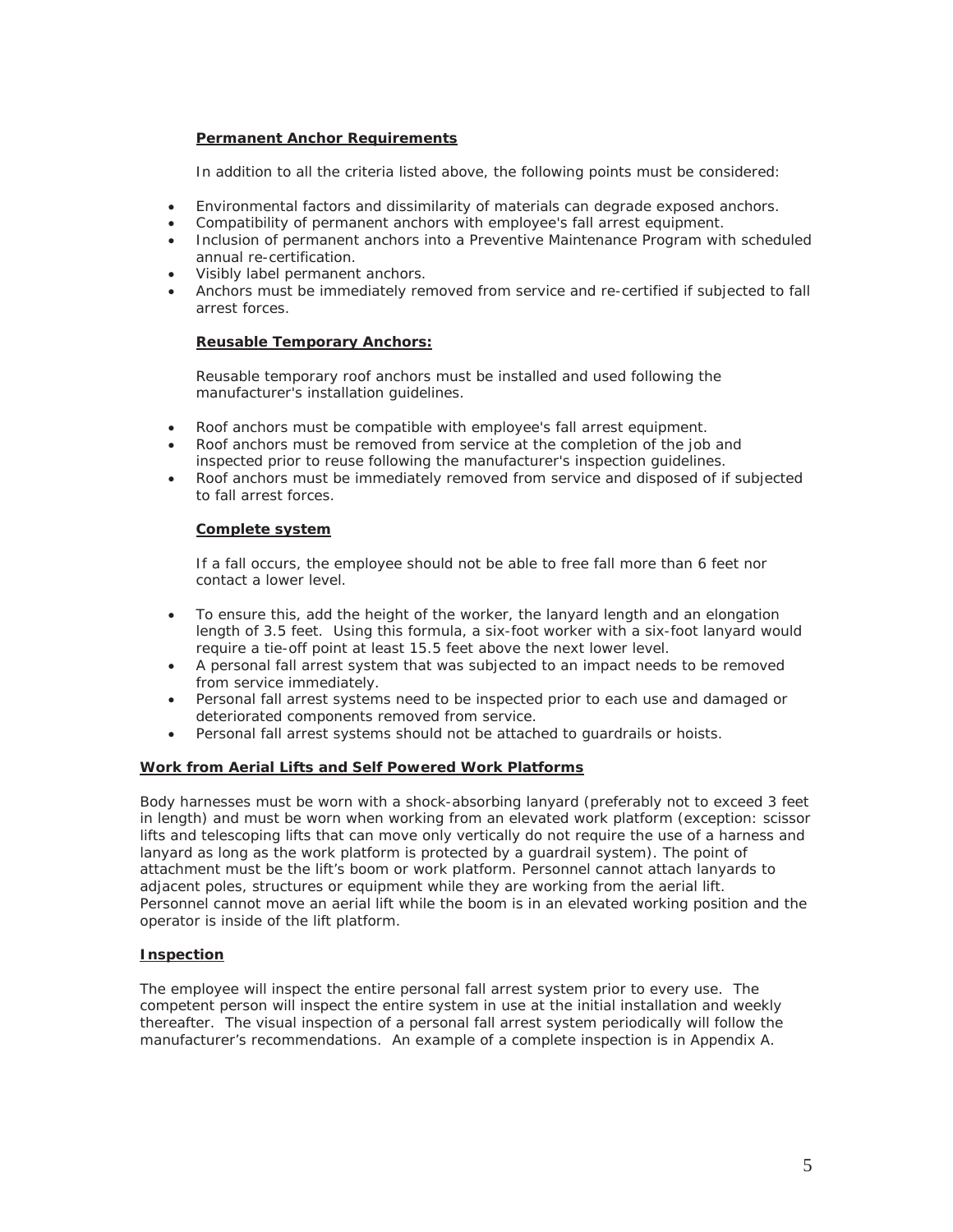## **Warning Line Systems and Controlled Access Zones**

Warning line systems and work in controlled access zones must be developed in accordance with OSHA regulation 1926.502 and must be approved by EH&S or their designee before employees are exposed to fall hazards.

## **Monitoring System**

OSHA emphasizes that safety-monitoring systems are a last resort and may only be used when other systems are infeasible or present a greater hazard. Monitoring systems must be developed in accordance with OSHA regulation 1926.502 and must be approved by EH&S, or their designee before employees are exposed to fall hazards.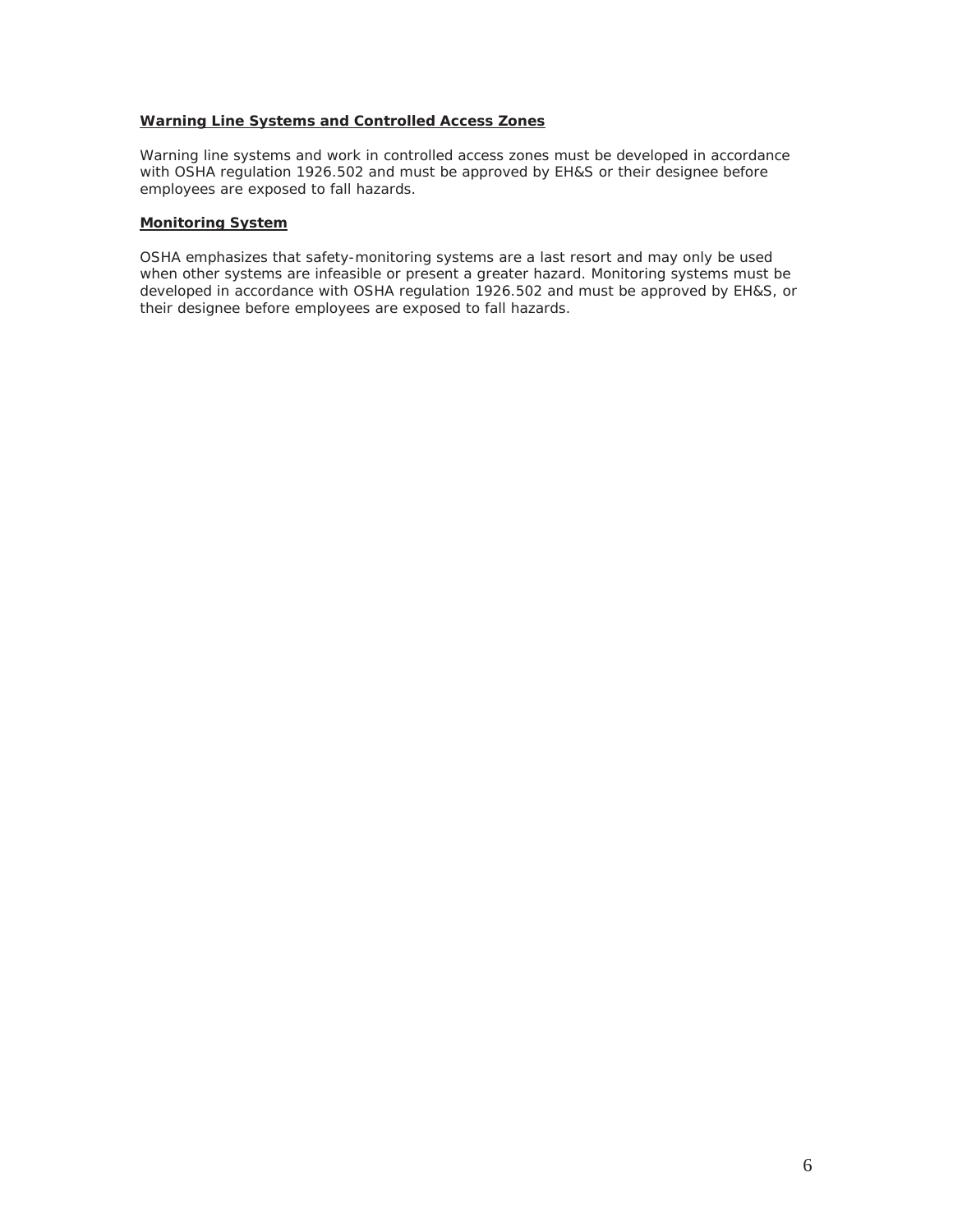# **Appendix A**

## **Personal Fall Arrest System Inspection**

**All fall protection equipment shall be inspected before each use in accordance with the manufacturer's instructions.** The following is general guidance for the inspection of this equipment.

#### **Harness Inspection**

## **Webbing**

• Inspect the entire surface of webbing for damage. Beginning at one end, bend the webbing in an inverted "U". Holding the body side of the belt toward you, grasp the belt with your hands six to eight inches apart. This surface tension makes the damaged fibers or cuts easier to see. Watch for frayed edges, broken fibers, pulled stitches, cuts, burns, and chemical damage.

#### **"D" Rings/Back Pads**

• Check "D" rings for distortion, cracks, breaks, and rough or sharp edges. The "D" ring should pivot freely. "D" ring back pads should also be inspected for damage.

#### **Attachment of Buckles**

• Note any unusual wear, frayed or cut fiber, or distortion of the buckles.

#### **Tongue/Grommet**

• The tongue receives heavy wear from repeated buckling and unbuckling. Inspect for loose, distorted or broken grommets. The webbing should not have any additional punched holes.

#### **Tongue Buckle**

• Buckle tongues should be free of distortion in shape and motion. They should overlap the buckle frame and move freely back and forth in their socket. The roller should turn freely on the frame. Check for distortion or sharp edges.

#### **Friction and Mating Buckles**

• Inspect the buckle for distortion. The outer bars and center bars must be straight. Pay special attention to corners and attachment points of the center bar.

#### **Lanyard Inspection Hardware**

- x **Snaps:** Inspect closely for hook and eye distortions, cracks, corrosion, or pitted surfaces. The keeper (latch) should seat into the nose without binding and should not be distorted or obstructed. The keeper spring should exert sufficient force to firmly close the keeper. Keeper locks must prevent the keeper from opening when the keeper closes.
- **Thimbles:** The thimble must be firmly seated in the eye of the splice, and splice should have no loose or cut strands. The edges of the thimble must be free of sharp edges, distortion, or cracks.